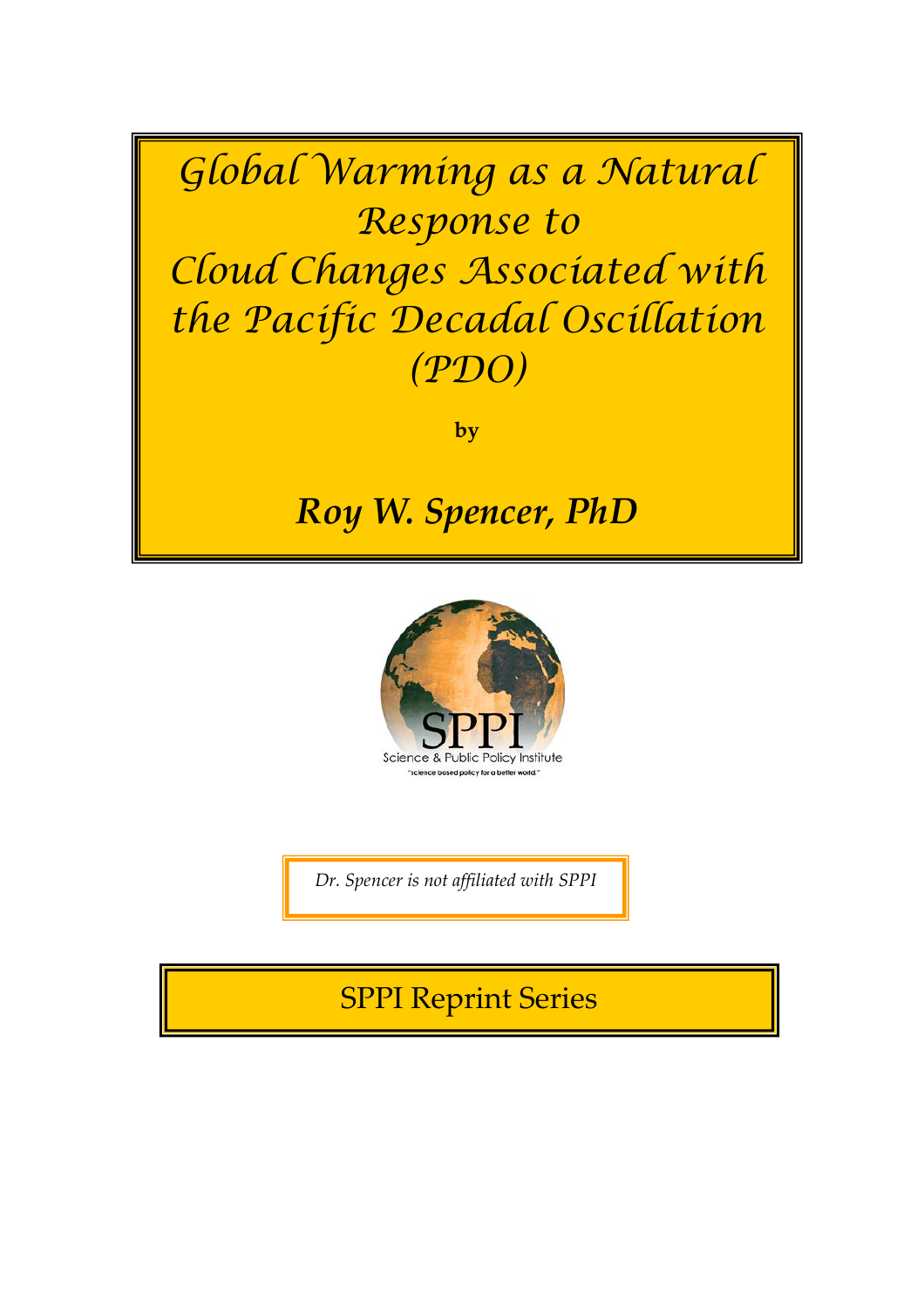# Global Warming as a Natural Response to Cloud Changes Associated with the Pacific Decadal Oscillation (PDO)

by

Roy W. Spencer, PhD Principal Research Scientist The University of Alabama in Huntsville 10/20/08

(What follows is a simplified version of a paper I am preparing for submission to Geophysical Research Letters)

### **Abstract**

A simple climate model forced by satellite-observed changes in the Earth's radiative budget associated with the Pacific Decadal Oscillation is shown to mimic the major features of global average temperature change during the 20th Century - including twothirds of the warming trend. A mostly-natural source of global warming is also consistent with mounting observational evidence that the climate system is much less sensitive to carbon dioxide emissions than the IPCC's climate models simulate.

# **1. Introduction**

For those who have followed my writings and publications in the last 18 months (e.g. Spencer et al., 2007), you know that we are finding satellite evidence that the climate system could be much less sensitive to greenhouse gas emissions than the U.N.'s Intergovernmental Panel on Climate Change (IPCC, 2007) climate models suggest.

To show that we are not the only researchers who have documented evidence contradicting the IPCC models, I made the following figure to contrast the IPCCprojected warming from a doubling of atmospheric carbon dioxide with the warming that would result if the climate sensitivity is as low as implied by various kinds of observational evidence.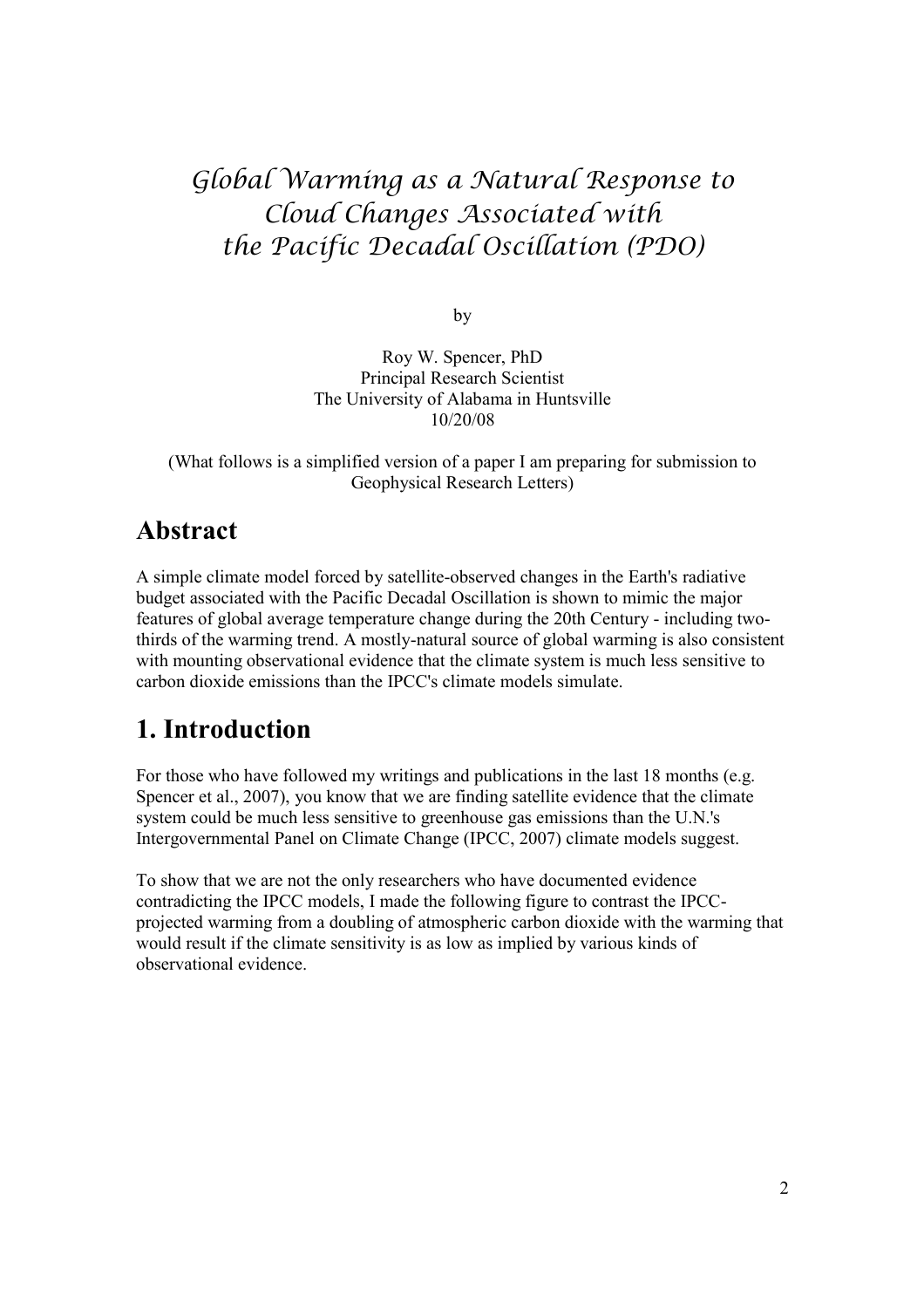

*Fig. 1. Projected warming (assumed here to occur by 2100) from a doubling of atmospheric CO2 from the IPCC climate models versus from various observational indicators.*

The dashed line in **Fig. 1** comes from our recent apples-to-apples comparison between satellite-based feedback estimates and IPCC model-diagnosed feedbacks, all computed from 5-year periods (Spencer and Braswell, 2008a). In that comparison, there were NO five year periods from ANY of the IPCC model simulations which produced a feedback parameter with as low a climate sensitivity as that found in the satellite data.

The discrepancy between the models and observations seen in **Fig. 1** is stark. If the sensitivity of the climate system is as low as some of these observational results suggest, then the IPCC models are grossly in error, and we have little to fear from manmade global warming. [I am told that the 1.1 deg. C sensitivity of Schwartz (2007) has more recently been revised upward to 1.9 deg. C.]

But an insensitive climate system would ALSO mean that the warming we have seen in the last 100 years can not be explained by increasing CO2 alone. This is because the radiative forcing from the extra CO2 would simply be too weak to cause the  $\sim 0.7$  deg. C warming between 1900 and 2000... there must be some natural warming process going on as well.

Here I present new evidence that most of the warming could actually be the result of a natural cycle in cloud cover forced by a well-known mode of natural climate variability: the Pacific Decadal Oscillation.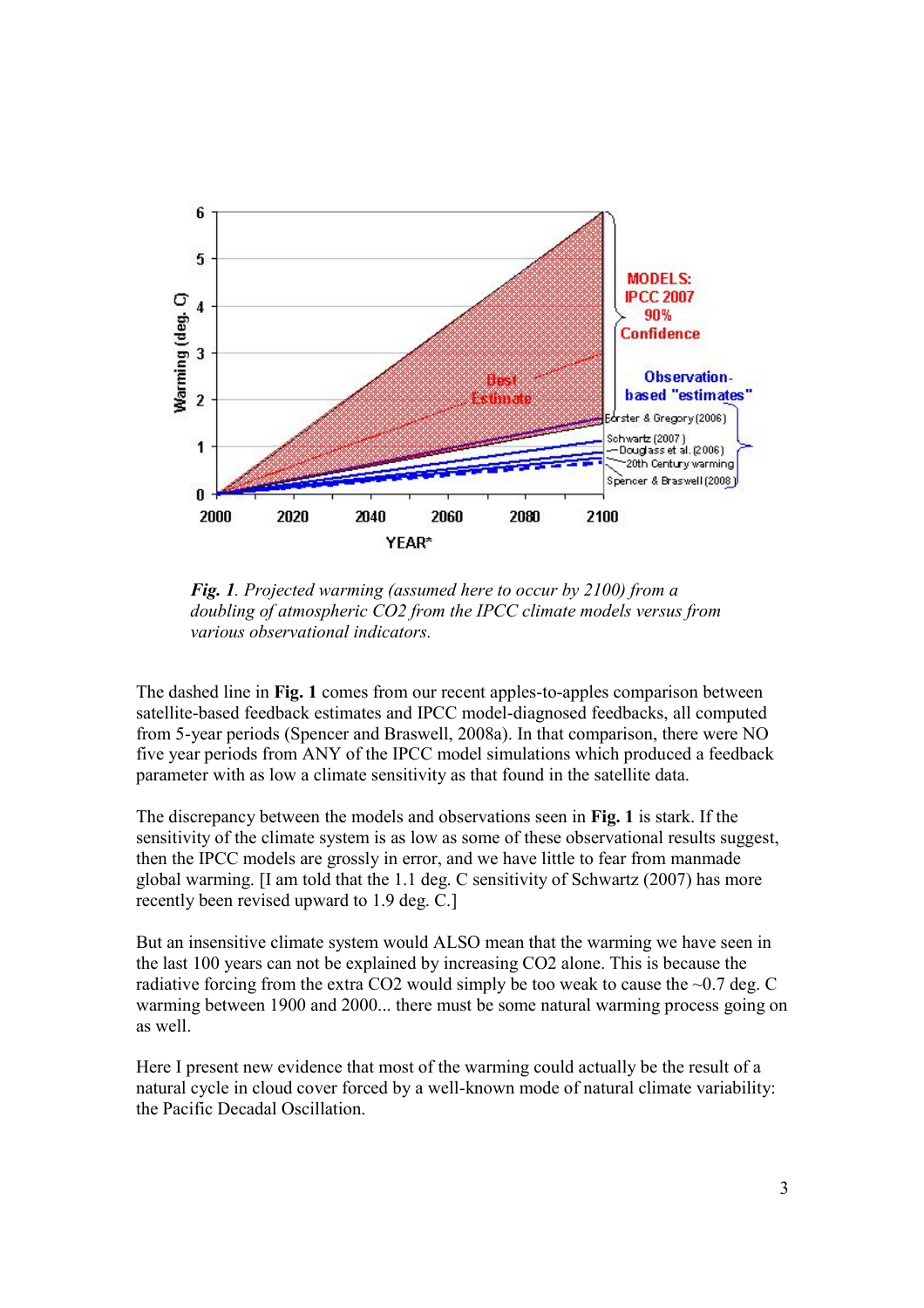#### **2. A Simple Model of Natural Global Warming**

As Joe D'Aleo and others have pointed out for years, the Pacific Decadal Oscillation (PDO) has experienced phase shifts that coincided with the major periods of warming and cooling in the 20th Century. As can be seen in the following figure, the pre-1940 warming coincided with the positive phase of the PDO; then, a slight cooling until the late 1970s coincided with a negative phase of the PDO; and finally, the warming since the 1970s has once again coincided with the positive phase of the PDO.



*Fig. 2. Five-year running averages in (a) global-average surface temperature, and (b) the Pacific Decadal Oscillation (PDO) index during 1900-2000.*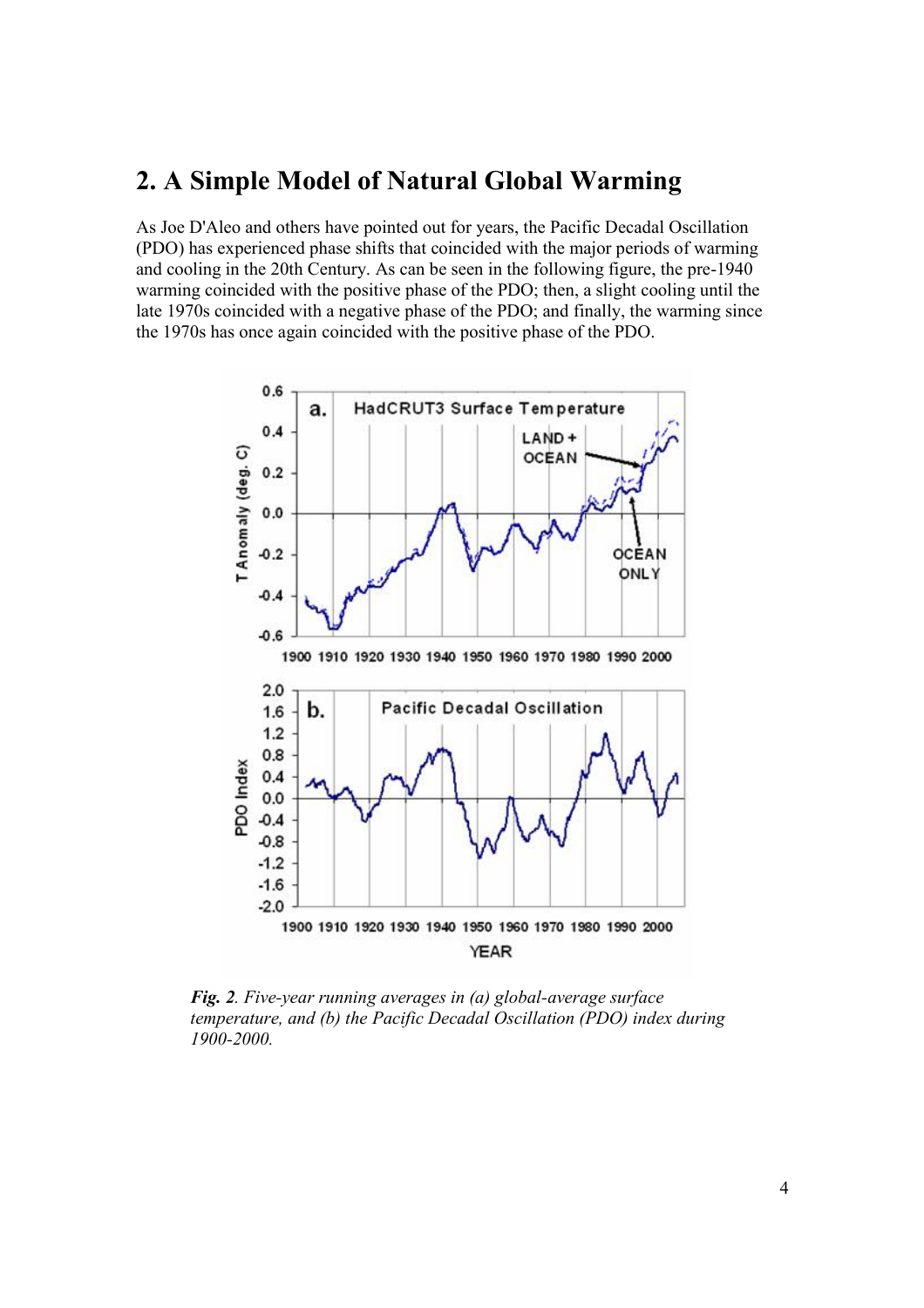Others have noted that the warming in the 1920s and 1930s led to media reports of decreasing sea ice cover, Arctic and Greenland temperatures just as warm as today, and the opening up of the Northwest Passage in 1939 and 1940.

Since this timing between the phase of the PDO and periods of warming and associated climate change seems like more than mere coincidence, I asked the rather obvious question: What if this known mode of natural climate variability (the PDO) caused a small fluctuation in global-average cloud cover?

Such a cloud change would cause the climate system to go through natural fluctuations in average temperature for extended periods of time. The IPCC simply assumes that this kind of natural cloud variability does not exist, and that the Earth stays in a perpetual state of radiative balance that has only been recently disrupted by mankind's greenhouse gas emissions. This is an assumption that many of us meteorologists find simplistic and dubious, at best.



Fig. 3. A simple energy balance model driven by cloud changes associated with the PDO can explain most of the major features of global-average temperature fluctuations during the 20th Century. The best model fits had assumed ocean mixing depths around 800 meters, and feedback parameters of around 3 Watts per square meter per degree C.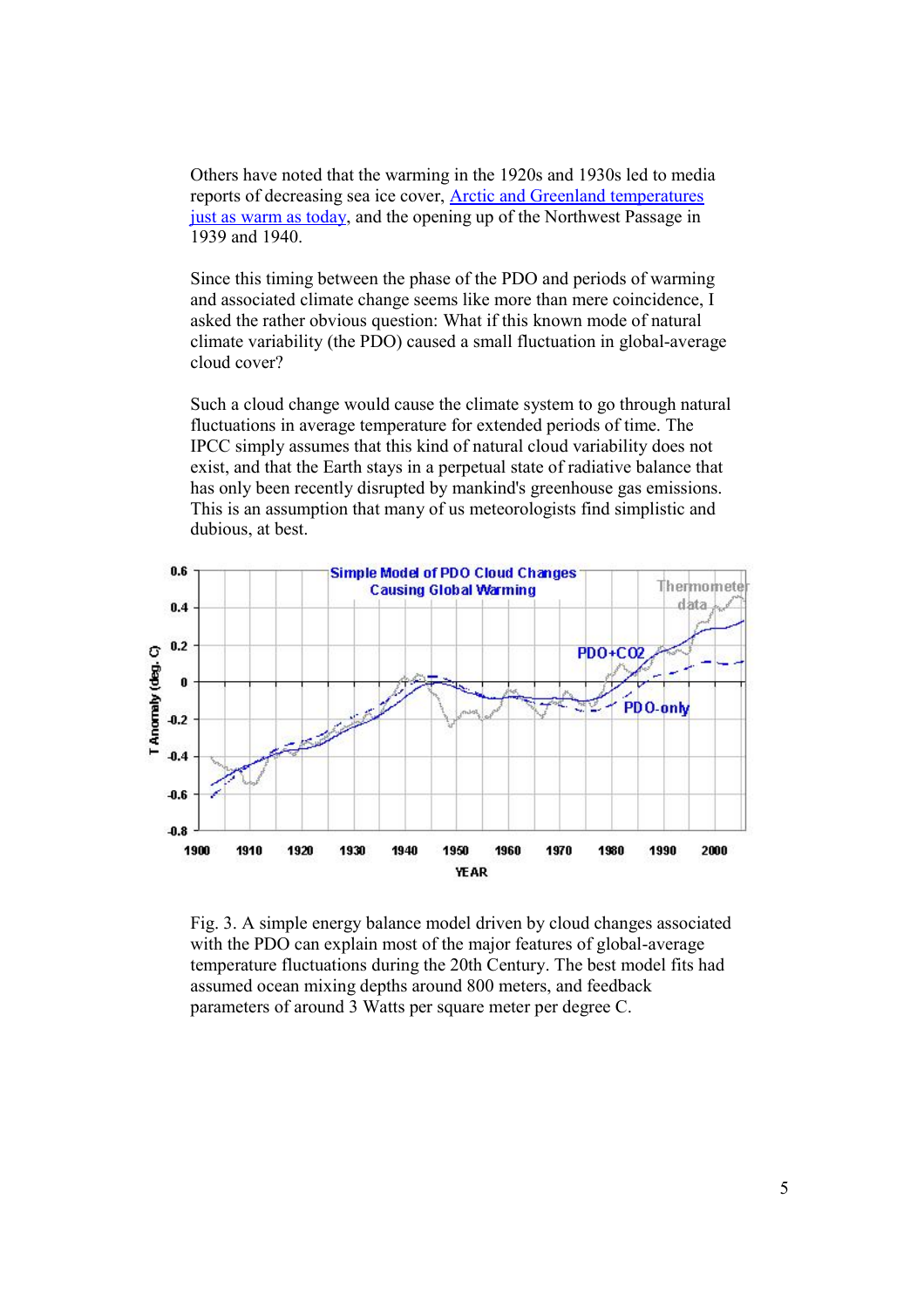I used a very simple energy balance climate model, previously suggested to us by Isaac Held and Piers Forster, to investigate this possibility. In this model I ran many thousands of combinations of assumed: (1) ocean depth (through which heat is mixed on multidecadal to centennial time scales), (2) climate sensitivity, and (3) cloud cover variations directly proportional to the PDO index values.

In effect, I asked the model to show me what combinations of those model parameters yielded a temperature history approximately like that seen during 1900-2000. And here's an average of all of the simulations that came close to the observed temperature record: The "PDO-only" (dashed) curve indeed mimics the main features of the behavior of global mean temperatures during the 20th Century -- including two-thirds of the warming trend. If I include transient CO2 forcing with the PDO-forced cloud changes (solid line labeled PDO+CO2), then the fit to observed temperatures is even closer.

It is important to point out that, in this exercise, the PDO itself is not an index of temperature; it is an index of radiative forcing which drives the time rate of change of temperature.

Now, the average PDO forcing that was required by the model for the two curves in **Fig. 3** ranged from 1.7 to 2.0 Watts per square meter per PDO index value. In other words, for each unit of the PDO index, 1.7 to 2.0 Watts per square meter of extra heating was required during the positive phase of the PDO, and that much cooling during the negative phase of the PDO.

But what evidence do we have that any such cloud-induced changes in the Earth's radiative budget are actually associated with the PDO? I address that question in the next section.

# **3. Satellite Evidence for Radiative Budget Changes Forced by the Pacific Decadal Oscillation**

To see whether there is any observational evidence that the PDO has associated changes in global-average cloudiness, I used NASA Terra satellite measurements of reflected solar (shortwave, SW) and emitted infrared (longwave, LW) radiative fluxes over the global oceans from the CERES instrument during 2000-2005, and compared them to recent variations in the PDO index. The results can be seen in the following figure: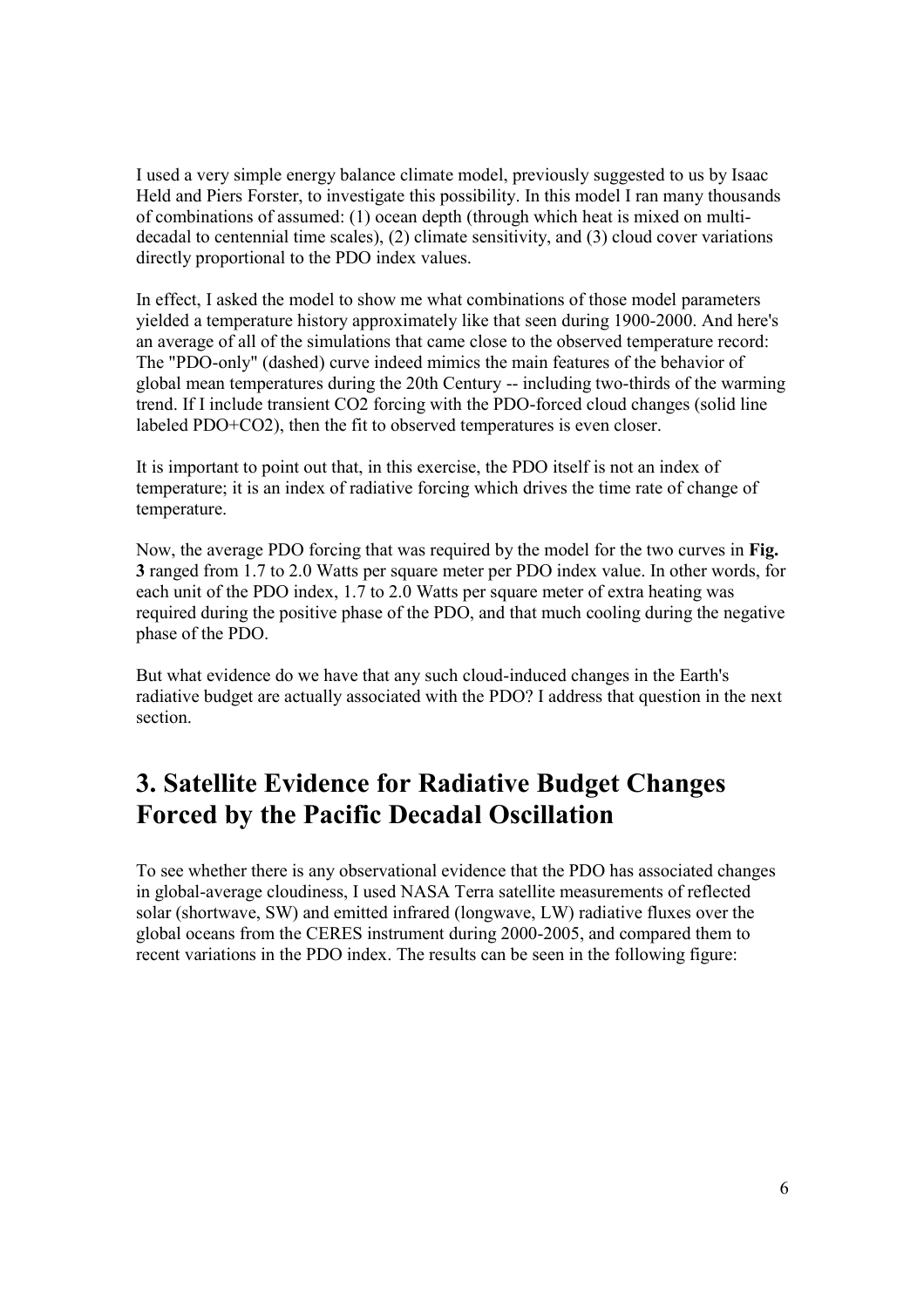

*Fig. 4. Three-month running averages of (a) the PDO index during 2000- 2005, and (b) corresponding CERES-measured anomalies in the global ocean average radiative budget, with and without the feedback component removed (see Fig. 5). The smooth curves are 2nd order polynomial fits to the data.*

But before a comparison to the PDO can be made, one must recognize that the total radiative flux measured by CERES is a combination of forcing AND feedback (e.g. Gregory et al., 2002; Forster and Gregory, 2006). So, we first must estimate and remove the feedback component to better isolate any radiative forcing potentially associated with the PDO.

As Spencer and Braswell (2008b) have shown with a simple model, the radiative feedback signature in globally-averaged radiative flux-versus-temperature data is always highly correlated, while the time-varying radiative forcing signature of internal climate fluctuations is uncorrelated because the forcing and temperature response are always 90 degrees out of phase. This allows some measure of identification and separation of the two signals.

The following figure shows what I call "feedback stripes" associated with intraseasonal fluctuations in the climate system. The corresponding feedback estimate (line slope) of 8.3 Watts per square meter per degree C was then used together with three-month anomalies in tropospheric temperature from AMSU channel 5 remove the estimated feedback signal from the radiative flux data to get the "forcing-only" curve in **Fig. 4b**.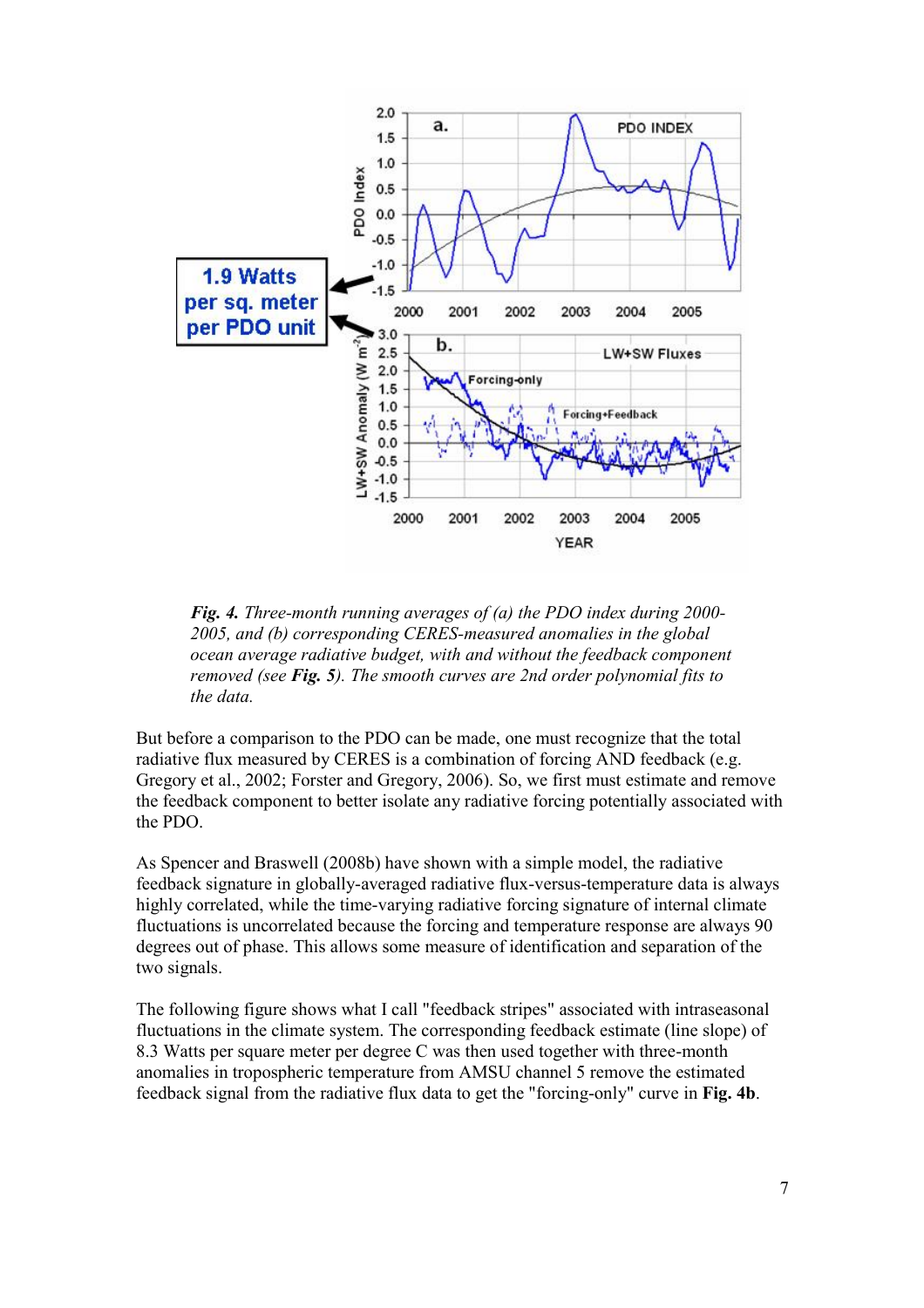

*Fig. 5. Three-month running averages of global oceanic CERES radiative flux changes versus tropospheric temperature changes (from AMSU channel 5, see Christy et al., 2003) for the time period in Fig. 4. The average feedback estimate (see sloped lines) was then used together with the AMSU5 data to estimate and remove the feedback component from the CERES radiative fluxes, leaving the radiative forcing shown in Fig. 4b.*

[NOTE: This feedback estimate is not claimed to necessarily represent long-term climate sensitivity (which in this case would be very low, 0.44 deg. C); it is instead the feedback occurring on intraseasonal and interannual time scales which is merely being removed to isolate the forcing signal. It should be remembered that, according to our current paradigm of climate variability, there can only be two sources of radiative variability: forcing and feedback. As shown by Spencer and Braswell (2008a, 2008b), the usual practice of fitting a regression line to all of the data in Fig. 5 would result in a regression slope biased toward zero (high sensitivity) because the presence of any time-varying internal radiative forcing -- which is always occurring -- would be mistakenly included as part of the feedback signal.]

When the feedback is removed, we see a good match in Fig. 4 between the low-frequency behavior of the PDO and the radiative forcing (which is presumably due to cloud fluctuations associated with the PDO). Second-order polynomials were fit to the time series in Fig. 4 and compared to each other to arrive at the PDO-scaling factor of 1.9 Watts per square meter per PDO index value.

It is significant that the observed scale factor (1.9) that converts the PDO index into units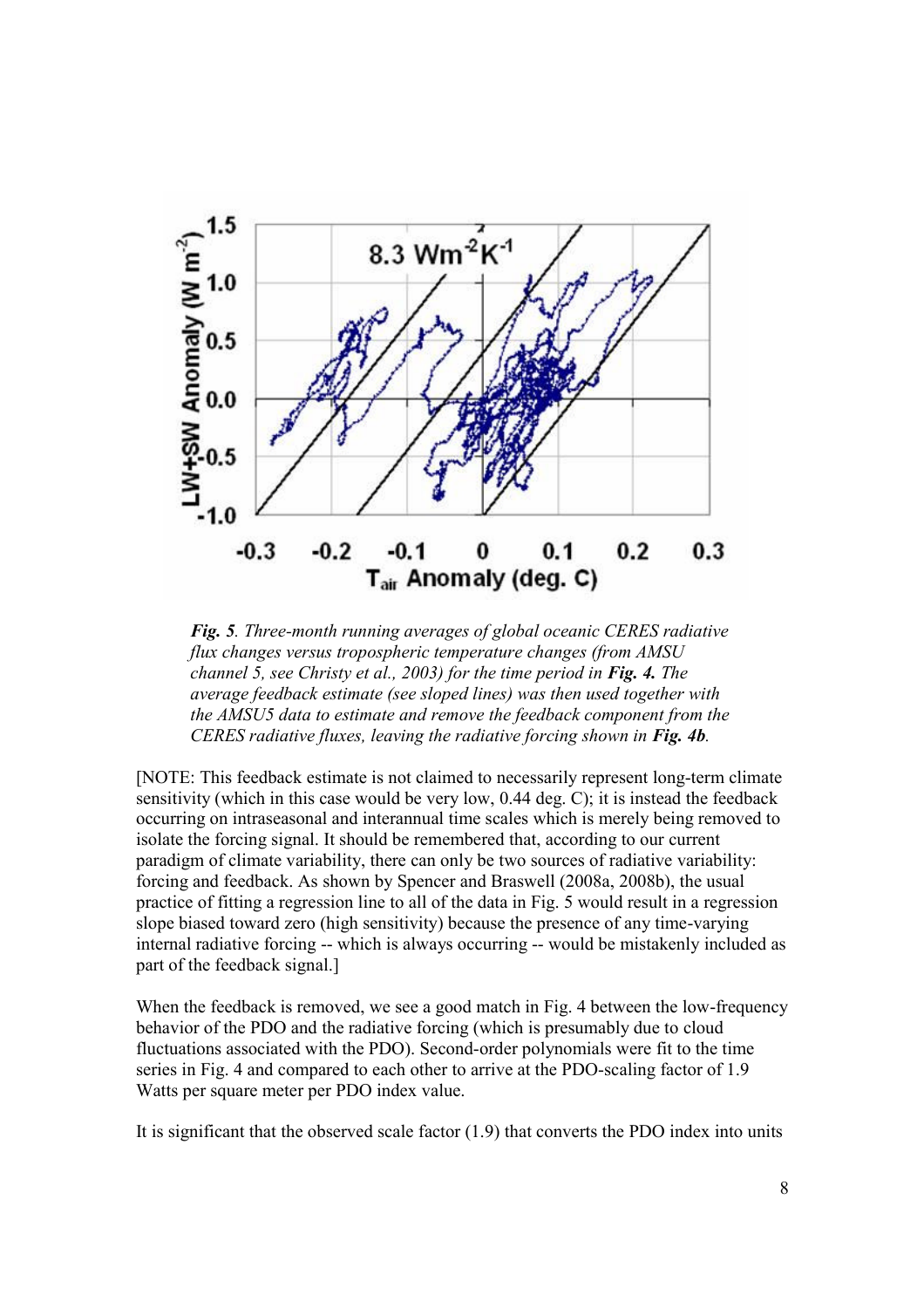of heating or cooling is just what the model required (1.7 to 2.0) to best explain the temperature behavior during the 20th Century. Thus, these recent satellite measurements - even though they span less than 6 years -- support the Pacific Decadal Oscillation as a potential major player in global warming and climate change.

# **4. Discussion & Conclusions**

The evidence continues to mount that the IPCC models are too sensitive, and therefore produce too much global warming. If climate sensitivity is indeed considerably less than the IPCC claims it to be, then increasing CO2 alone can not explain recent global warming. The evidence presented here suggests that most of that warming might well have been caused by cloud changes associated with a natural mode of climate variability: the Pacific Decadal Oscillation.

The IPCC has simply assumed that mechanisms of climate change like that addressed here do not exist. But that assumption is quite arbitrary and, as shown here, very likely wrong. My use of only PDO-forced variations in the Earth's radiative energy budget to explain two-thirds of the global warming trend is no less biased than the IPCC's use of carbon dioxide to explain global warming without accounting for natural climate variability. If any IPCC scientists would like to dispute that claim, please e-mail me at roy.spencer (at) nsstc.uah.edu.

If the PDO has recently entered into a new, negative phase, then we can expect that global average temperatures, which haven't risen for at least seven years now, could actually start to fall in the coming years. The recovery of Arctic sea ice now underway might be an early sign that this is indeed happening.

I am posting this information in advance of publication because of its potential importance to pending EPA regulations or congressional legislation which assume that carbon dioxide is a major driver of climate change. Since the mainstream news media now refuse to report on peer-reviewed scientific articles which contradict the views of the IPCC, Al Gore, and James Hansen, I am forced to bypass them entirely.

We need to consider the very real possibility that carbon dioxide - which is necessary for life on Earth and of which there is precious little in the atmosphere - might well be like the innocent bystander who has been unjustly accused of a crime based upon little more than circumstantial evidence.

 $\overline{ORO}$ 

Source: http://www.weatherquestions.com/Global-warming-natural-PDO.htm